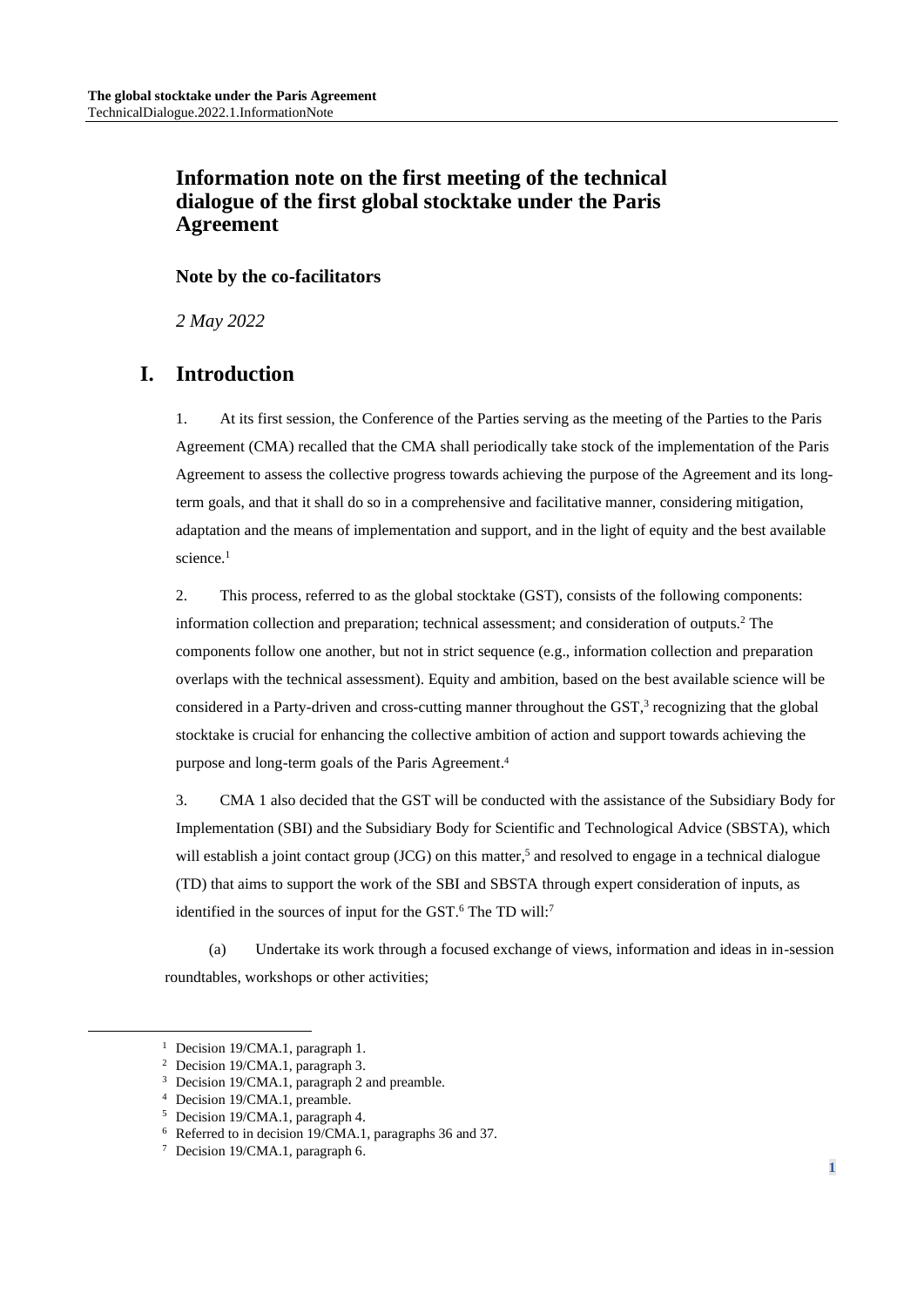(b) Organize its work in line with taking stock of the implementation of the Paris Agreement to assess the collective progress towards achieving its purpose and long-term goals, including under Article 2, paragraph 1(a–c), in the thematic areas of mitigation, adaptation and means of implementation and support, noting, in this context, that the GST may take into account, as appropriate, efforts related to its work that:

- (i) Address the social and economic consequences and impacts of response measures;
- (ii) Avert, minimize and address loss and damage associated with the adverse effects of climate change.

4. Pursuant to decision 19/CMA.1, paragraph 6(c), we have been nominated by Parties as cofacilitators for conducting the technical dialogue and for preparing a factual synthesis report and other outputs of the technical assessment of the first GST with the assistance of the secretariat.

5. We have prepared this note under our own responsibility. It presents our approach to the conduction of the first technical dialogue, outlining the activities that will be carried out, as well as the preparations we have undertaken that are consistent with the modalities of the GST outlined in decision 19/CMA.1 and are based on informal consultations with Parties and observer organizations. We hope this note will be useful for Parties, observer organizations and other non-Party stakeholders (NPS) to prepare for the upcoming technical dialogue.

## **II. Approach to the 2022-23 Technical Dialogue**

6. The first GST will unfold in a critical decade for climate action. It will end two years before the next round of submissions by Parties of their NDCs in 2024-25 and will therefore have a key role to set the course for further ambitious action and support, providing an opportunity to focus the global climate engagement on implementation and international cooperation.

7. In this context, the technical dialogue (TD) is a conversation among Parties, experts and NPS. The TD will aim to develop a shared understanding of the latest information on the implementation of the Paris Agreement and progress towards the purpose and its long-term goals, based on the best available scientific information.

8. We intend to focus the dialogue on how gaps in implementation of the Paris Agreement can be bridged towards supporting an outcome of the GST that informs Parties in updating and enhancing their actions and support as well as enhancing international cooperation for climate action and on identifying opportunities for action across all topics<sup>8</sup> of the GST. While differences in perspectives will be unavoidable, we should aim to build a shared understanding on opportunities to address these gaps.

<sup>&</sup>lt;sup>8</sup> In this note, "topics" refer to the thematic areas of the GST, referred to in decision 19/CMA.1, paragraph 6(b) as well as to the efforts referred to in decision 19/CMA.1, paragraphs 6(b)(i) and (ii).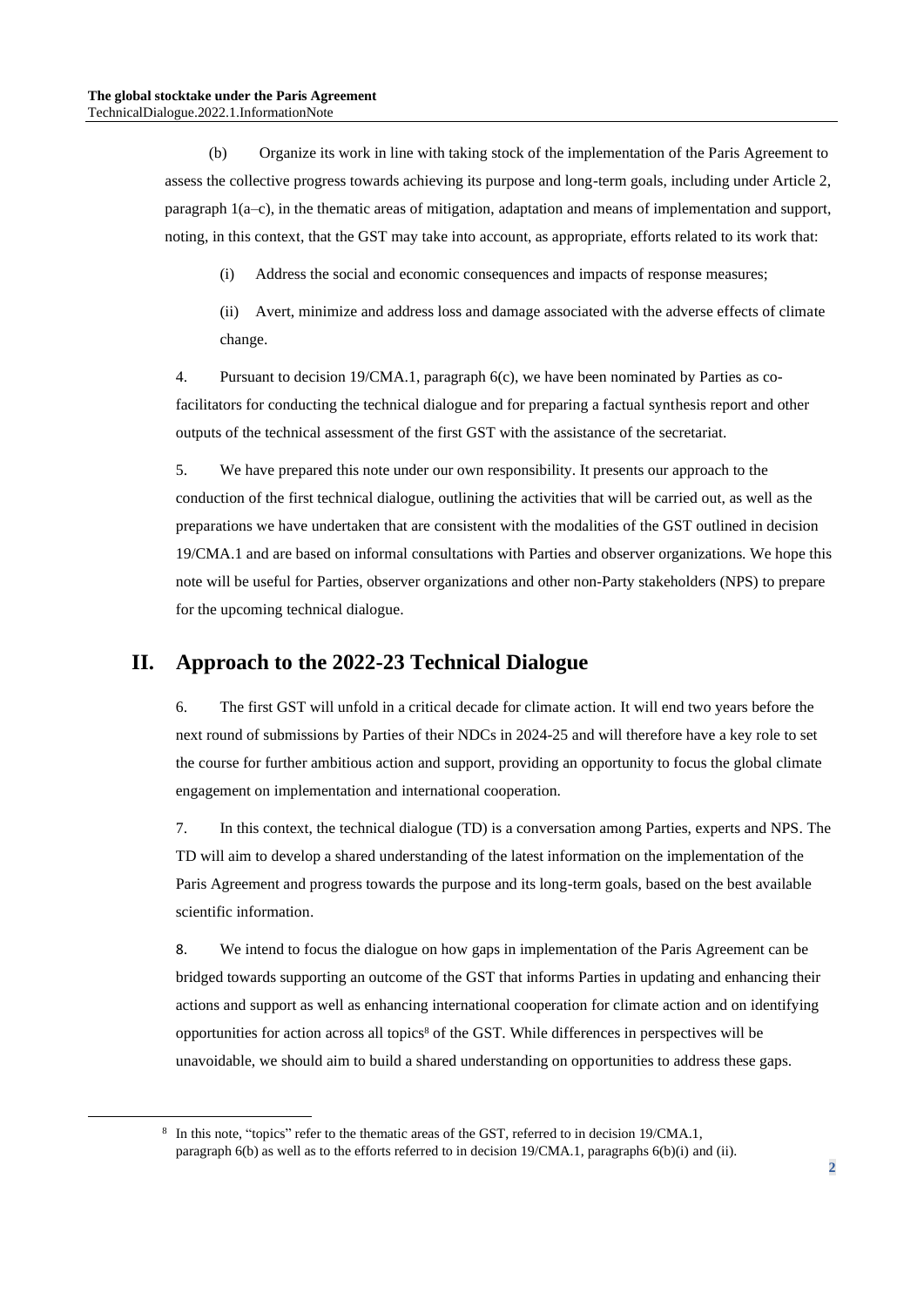9. Three meetings of the TD will be conducted at SB  $56<sup>th</sup>$ ,  $57<sup>th</sup>$  and  $58<sup>th</sup>$  sessions respectively: June 2022 (TD1.1), November 2022 (TD1.2), and June 2023 (TD1.3). All the inputs and topics, in particular the linkage among various issues, will be discussed in a balanced, holistic and comprehensive manner with a balanced allocation of time between thematic areas, taking into account equity considerations and ambition, based on the best available science.

10. Throughout these meetings, we intend to use a learning-by-doing approach, adjusting the design of the TD process after each meeting, as necessary. Such a learning-by-doing approach seems appropriate, given that this is the first TD. In outlining the approach in this note, we have borne in mind previous experiences of processes under the UNFCCC, such as the Talanoa dialogue and the structured expert dialogue of the periodic review.

11. The first meeting of the 2022–23 technical dialogue (TD1.1) will be conducted in multiple formats – plenaries, roundtables, and a world café session. These formats will facilitate effective participation, as well allow the in-depth discussion of topics across the scope of the GST.

12. In order to facilitate focused exchanges, participants will be requested to join specific topical roundtables, each focusing on the thematic areas of the GST. Each roundtable will have multiple discussions during TD1.1. While roundtables are structured in this way to ensure that each theme receives detailed consideration, participants are encouraged to make links across themes and efforts referred to in paragraph 6(b) of 19/CMA.1 wherever relevant. Space may be given at later sessions to specific discussions drawing from expertise and past discussions across roundtables, applying a learning-by-doing approach.

13. Given the breadth of issues within each theme, some topics may be considered at later roundtables. While we expect to continue the practice of roundtables at later meetings of the TD, the topics of roundtables may shift based on the discussions at TD1.1.

14. As requested by the  $CMA<sup>9</sup>$  we will summarize its outputs in summary reports for each thematic area of the GST, taking into account equity and ambition, based on the best available science. We will prepare the overarching factual synthesis of these reports in a cross-cutting manner and make it available to the consideration of output component of the GST.

<sup>9</sup> Decision 19/CMA.1, paragraph 31.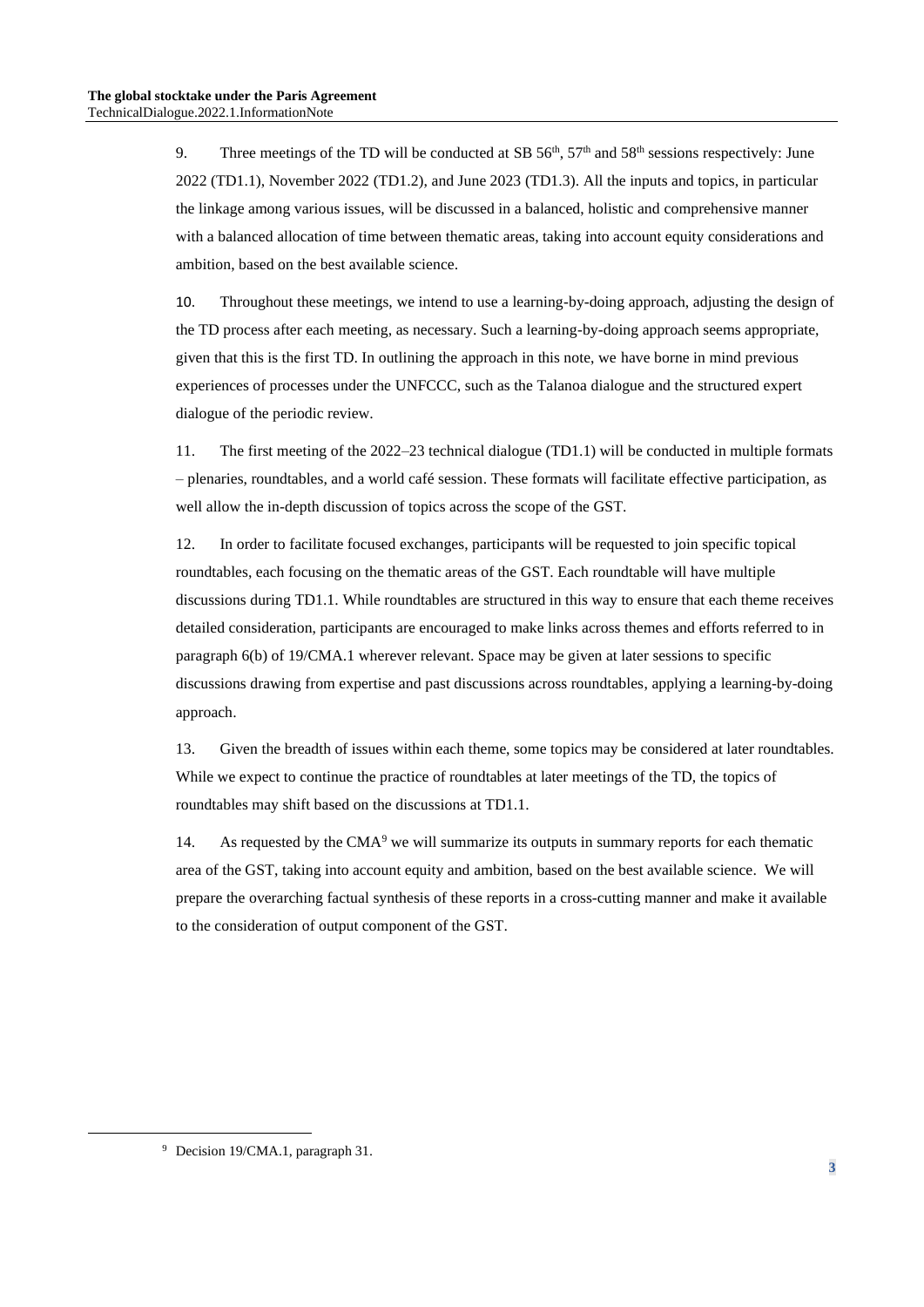## **III. Preparations for the first meeting of the technical dialogue (TD 1.1)**

15. In the build-up to the TD 1, the Chairs of the Subsidiary Bodies, in response to mandates from decision 19/CMA.1:<sup>10</sup>

(a) Prepared a non-paper and, after consulting with Parties, a revised non-paper, <sup>11</sup> aiming to assist Parties and NPS in their preparation for the first GST. This paper included guiding questions for the information collection and preparation component;<sup>12</sup>

(b) Issued a call for inputs for the GST;<sup>13</sup>

(c) Prepared guiding questions for the technical assessment and revised them based on views expressed at informal consultation with Parties held in October 2021 on this matter (see appendix I).

16. In response to the above-mentioned call for inputs 79 submissions were received from Parties (3 from groups of Parties and 6 Parties),<sup>14</sup> UN Agencies, intergovernmental organizations (IGOs), nongovernmental organizations (NGOs) and NPS by 22 April 2022. <sup>15</sup> We would like to take this opportunity to thank everyone for their contributions to TD1.1.

17. Under our guidance, the secretariat prepared, for the technical assessment, the synthesis reports referred to in decision 19/CMA.1, paragraph 23. The relevant constituted bodies and forums and other institutional arrangements under or serving the Paris Agreement and/or the Convention also prepared for the technical assessment, with the assistance of the secretariat, synthesis reports on the information identified in decision 19/CMA.1, paragraph 36 in their areas of expertise.

18. As requested by the CMA,<sup>16</sup> the secretariat facilitates the online availability of all inputs to the GST from Parties, <sup>17</sup> by thematic area, and will organize a webinar to clarify the methodologies and assumptions used to aggregate the inputs. Appendix II describes the GST Information Portal and provides

 $10$  Also see the scenario notes by the Chairs of the Subsidiary Bodies available at: https://unfccc.int/process-and-meetings/bodies/subsidiary-bodies/sbsta-chair-lobby and https://unfccc.int/process-and-meetings/bodies/subsidiary-bodies/sbi-chair-lobby.

<sup>11</sup> https://unfccc.int/sites/default/files/resource/Non-paper%20on%20Preparing%20for%20GST1\_0.pdf.

<sup>&</sup>lt;sup>12</sup> Decision 19/CMA.1, paragraph 7.

<sup>13</sup> Decision 19/CMA.1, paragraph 19. The call for inputs is available at https://unfccc.int/sites/default/files/resource/Call%20for%20inputs%20SB%20Chairs\_GST\_reminder Feb23.pdf.

<sup>&</sup>lt;sup>14</sup> The numbers for groups of Parties and Parties are as of 3 May 2022.

<sup>&</sup>lt;sup>15</sup> Submissions for the GST received after this date will be considered for the second meeting of the technical dialogue. Please note that some of these submissions are also available in the submission portal (which does not include the submissions by NPS that are sent directly to the secretariat).

<sup>&</sup>lt;sup>16</sup> Decision 19/CMA.1, paragraph 21.

<sup>17</sup> Global Stocktake information portal: https://unfccc.int/topics/global-stocktake/informationportal?field\_document\_topic\_target\_id=All&field\_document\_type\_target\_id=4509&field\_calculated \_author\_type\_target\_id=All.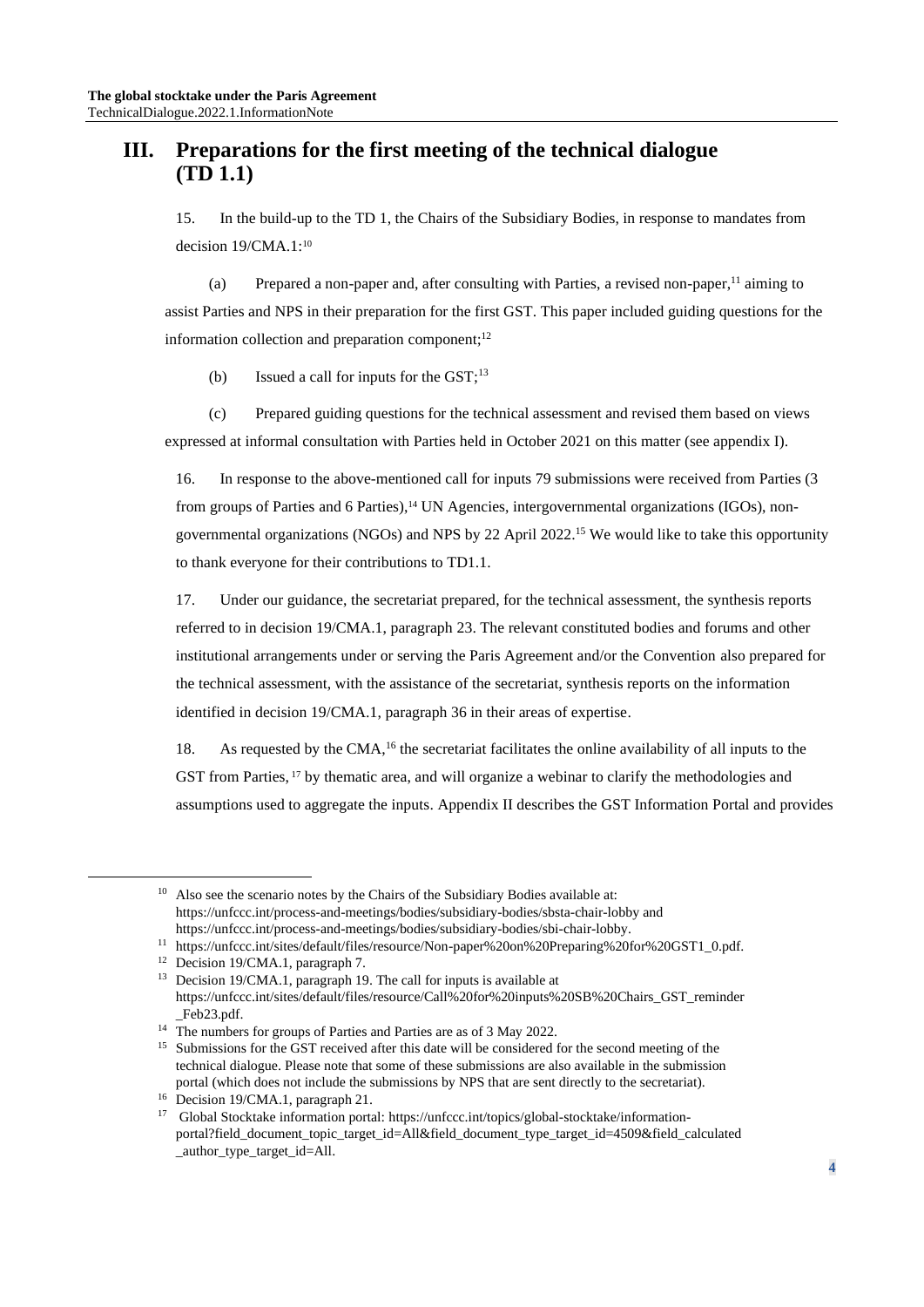links to the above-mentioned synthesis reports, submissions by Parties and NPS, as well as links to the latest IPCC reports from the sixth assessment report (AR6).

19. Inputs have reflected a broad range of topics. From 79 submissions. The majority of the submissions addressed mitigation (53) and adaptation issues (39). 40 of these submissions addressed issues related to means of implementation and support (finance (29), technology (20) and capacity building (18)). Elements of response measures (15) and loss and damage (20) were also addressed. Many submissions refer to best available science (36) some to equity (17).

20. A preliminary analysis of the submissions, using a data mining software, shows that the majority of the submissions have mentioned climate action (700 times across the submissions). More specifically, adaptation action was mentioned 79 times, mitigation action 36 times, and enhanced action 25 times.

21. Several of these submissions made suggestions on how to organize the technical dialogue, including that the dialogue should be based on evidence and be organized in a dynamic way, as well as that knowledge should build from one meeting of the technical dialogue to the next, and on how to capture the outcomes of the dialogue (e.g. include an annex to the summary report with best practices). Several submissions provided input structured along the lines of the SB Chairs' guiding questions for the technical assessment component of the GST, or highlighted specific issues to be considered, either in general or under the topics of the GST.

22. Based on the analysis of submissions received, we developed the draft list of issues included in section V below, with support from the Secretariat.

23. We note that Parties, as requested by decision 18/CMA.1, paragraph 3, will submit their first biennial transparency reports in 2024, after the first GST is scheduled to conclude. Therefore, the first GST will be based upon information provided by Parties in their biennial reports and biennial update reports.

## **IV. Conducting the first meeting of the technical dialogue**

24. The overall focus of the first session of the Technical Dialogue (TD1) will be to launch initial discussions from a shared point of departure. To achieve this goal, at TD1.1 we will use multiple formats for the events that will be organized.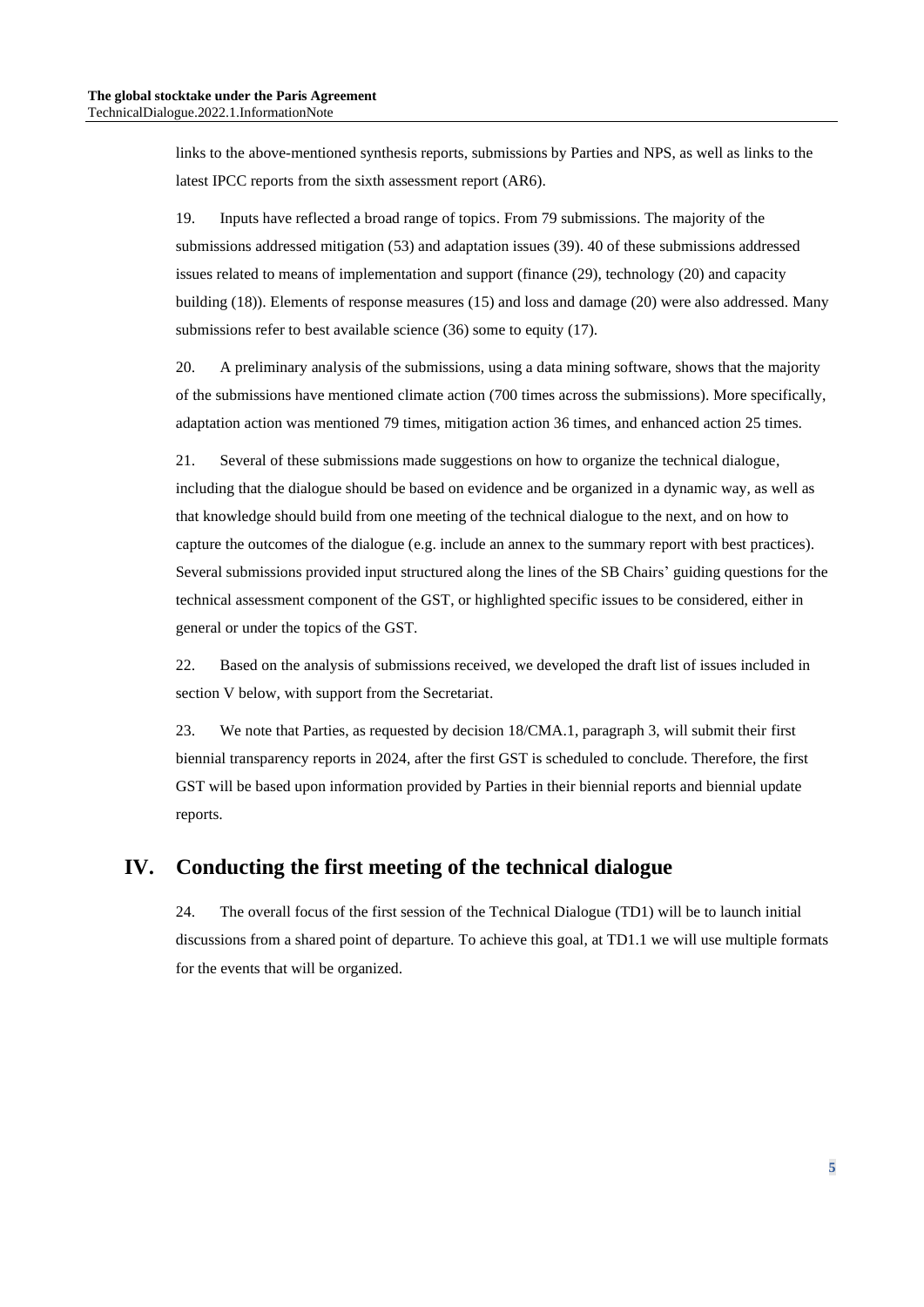### **A. Multiple formats**

25. Given that the TD will undertake its work through "a focused exchange of views, information and ideas in in-session roundtables, workshops or other activities",<sup>18</sup> we will organize the TD1.1 meeting in multiple formats, as follows:

(a) Two plenary sessions will be held, one at the start of the meeting will ensure a shared understanding on the scope and share content of the discussions by all participants; and another one at the end of the meeting, in which reports from the roundtables will be presented;

(b) Three roundtables, structured around the three thematic areas of the GST, will allow for interactions in smaller settings – while enabling virtual observation. They will be an opportunity for focused discussions on collective progress under each thematic area of the GST, opportunities and challenges for enhancing action and support in the context of the TD guiding questions. Three roundtable discussions will be organized for each roundtable. Suggested norms for discussion in the roundtable that will enable a robust and fruitful dialogue are suggested in appendix III;

(c) A World café format of rapid, focused presentations, will facilitate interactive exchange across thematic areas, starting a dialogue on connections and holistic understanding;

(d) A reception is planned for informal interaction.

26. Figure 1 below illustrates the timeline of the above-mentioned TD1.1 events, as well as of other science and periodic review events. To facilitate participation, clashes among these events were avoided to the extent possible. Details on each of these formats can be found below.



**Figure 1**: Timeline for relevant events

<sup>&</sup>lt;sup>18</sup> Decision 19/CMA.1, paragraph  $6(a)$ .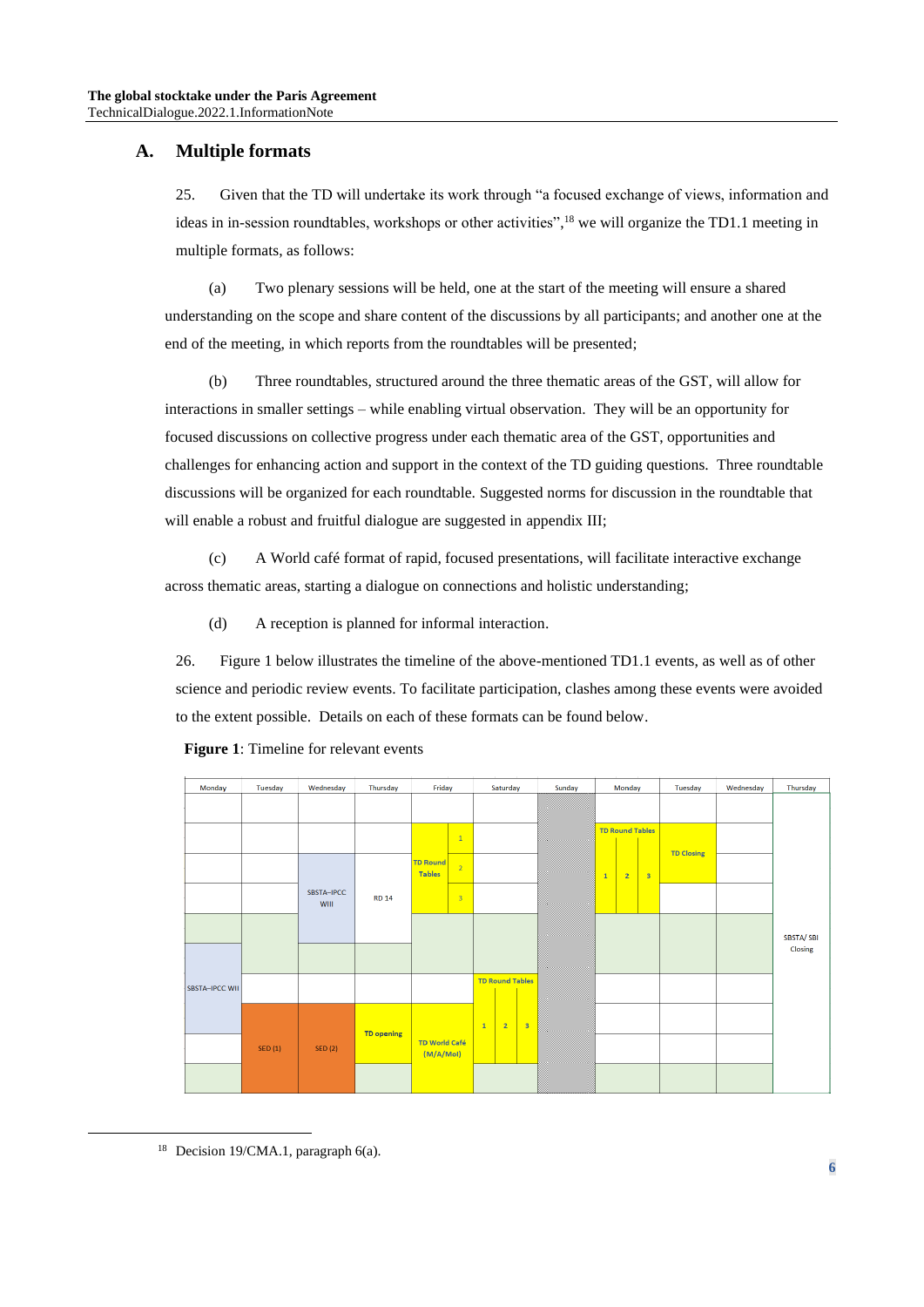**Note**: The scope of roundtables 1, 2 and 3 is explained in section V below. The structured expert dialogue (SED), the fourteenth meeting of the research dialogue (RD 14) and the SBSTA–IPCC special events on the WGII and III contributions to AR6 are relevant for the TD but they are not part of the GST.

## **B. Opening plenary**

27. TD1.1 will open with welcoming remarks by the Chairs of the Subsidiary Bodies and the Executive Secretary of the UNFCCC. The Chair of the Intergovernmental Panel on Climate Change (IPCC) will provide a keynote address on policy-relevant messages from AR6.

28. We will briefly outline the process for TD1.1 and open the floor for initial contributions by major negotiating Groups, Parties and NGO Constituencies in line with the established practice. We encourage participants to provide their expectations for the discussions at the TD, including on priorities for the roundtable discussions and what might enable greater collective progress in implementing climate action, achieving the purpose of the Paris Agreement and advancing progress towards its long-term goals.

### **C. Roundtables**

29. We will organize three roundtables at TD1.1. Their scope and initial lists of issues to be considered, reflecting inputs received, can be found in section V. Note that placement of an issue in a roundtable gives it a 'home' and ensures it will be discussed, while it can be raised in other discussions as well.

30. The discussions will be informed by the relevant SB Chairs guiding questions for the technical assessment (included in appendix I for ease of reference) and a moderator will seek to enable an interactive discussion among Parties, NPS and experts in the roundtables based on the norms for discussion presented in appendix III. A rapporteur will keep track of what is being discussed and will report back to the closing plenary.

31. During the first roundtable discussion, participants will clarify any questions on the process and on issues they suggest the roundtable focus on. The discussion will include context-setting presentations specific to the roundtable's subject matter by invited experts. Participants will be invited to discuss responses to relevant guiding questions for the thematic area and share initial views on the progress to date.

32. The second roundtable discussion will have a series of short panel presentations by experts (based upon issues drawn from inputs) with extended time for discussions by roundtable participants.

33. The third roundtable discussion will have time for further interactive exchanges and will discuss outputs to be reported from the roundtable to the closing plenary session.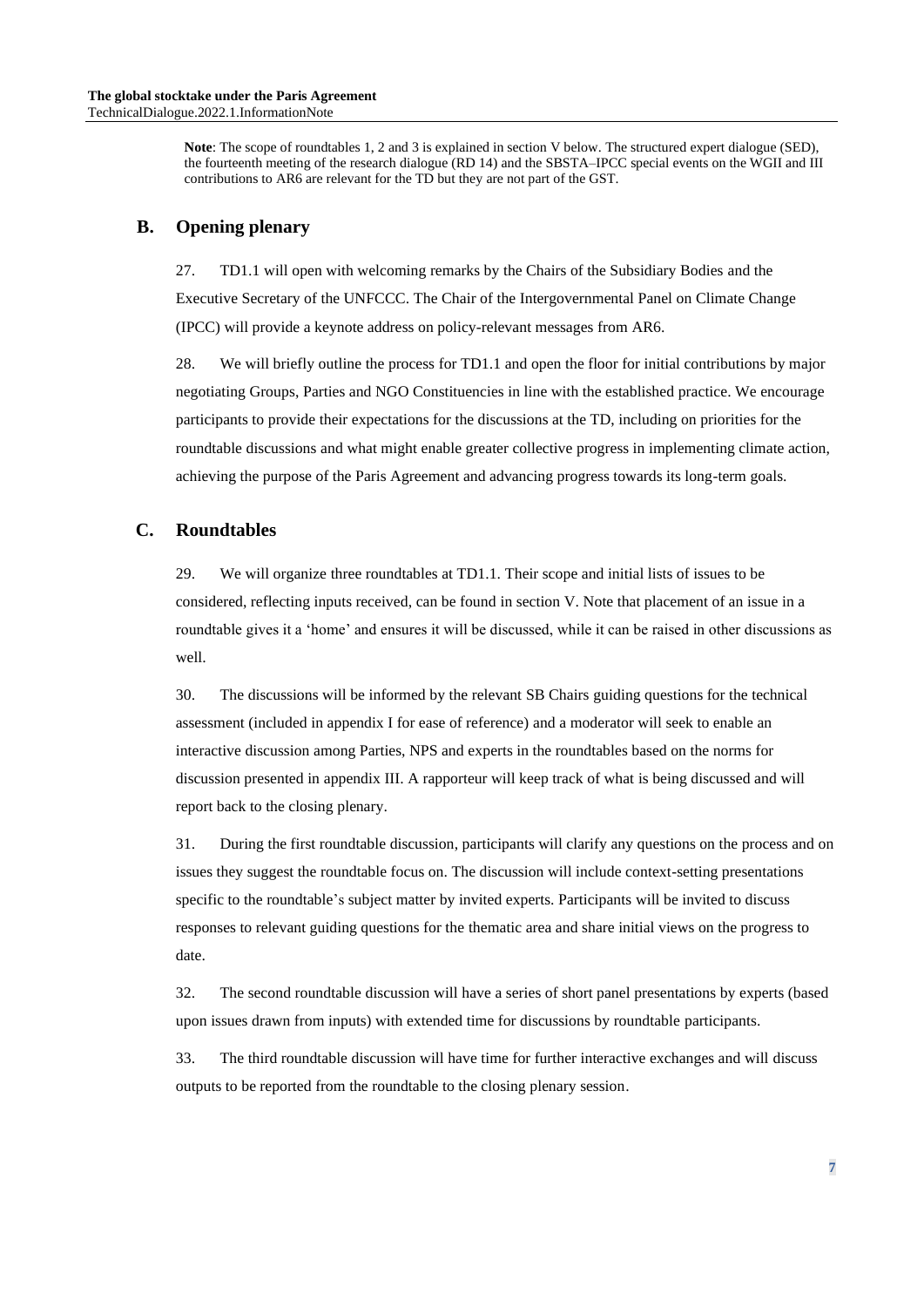34. We encourage participants to bring forward any good practices to enhance climate action and experience and opportunities to enhance international cooperation on mitigation and adaptation and to increase support, in order to overcome barriers and challenges faced.

35. While we will strive to address major concerns at each meeting of the TD within roundtable presentations and discussions, some such concerns may be reserved for later sessions of the TD. Moderators are instructed to keep discussions focused on issues at hand but will note where linkages or references to other topics are raised.

36. At TD1.2 and 1.3, we expect to build on the discussions at TD1.1. In particular, we expect that later discussions will increasingly consider the interconnections among issues and on opportunities to enhance and strengthen Parties' actions and support and international cooperation for climate action.

## **D. World café**

37. The world café is an engagement process<sup>19</sup> which makes use of an informal setting for participants to explore topics across the scope of the GST, in a larger room with several small tables. The setting facilitates interactive exchanges, as participants can rotate and circulate, with signals every 30 or 45 minutes. An expert and rapporteur will remain at each table.

38. In this setting, relevant experts, Parties, constituted bodies, observer organizations and other NPS will discuss specific thematic areas of the GST as well as efforts related to response measures and loss and damage, with balance among issues and across the thematic areas, at smaller tables in order to establish a shared information basis, as well as to discuss interconnections among them.

## **E. Creative space**

39. We plan to organize an informal creative space, for posters, films and other ways of facilitating a wide range of perspectives to be heard for TD1.2 and TD1.3.

## **F. Closing plenary**

40. At the closing plenary of TD1.1, reports from the roundtables will be presented by the rapporteur. This will provide an opportunity to hear what emerged in these initial dialogues to promote transparency and a common understanding across all participants. The co-facilitators will offer some initial impressions of the discussions, and open the floor for comments from groups, Parties, observer organizations and other NPS.

<sup>19</sup> For more information on this methodology, please see: http://www.theworldcafe.com/wpcontent/uploads/2015/07/Cafe-To-Go-Revised.pdf.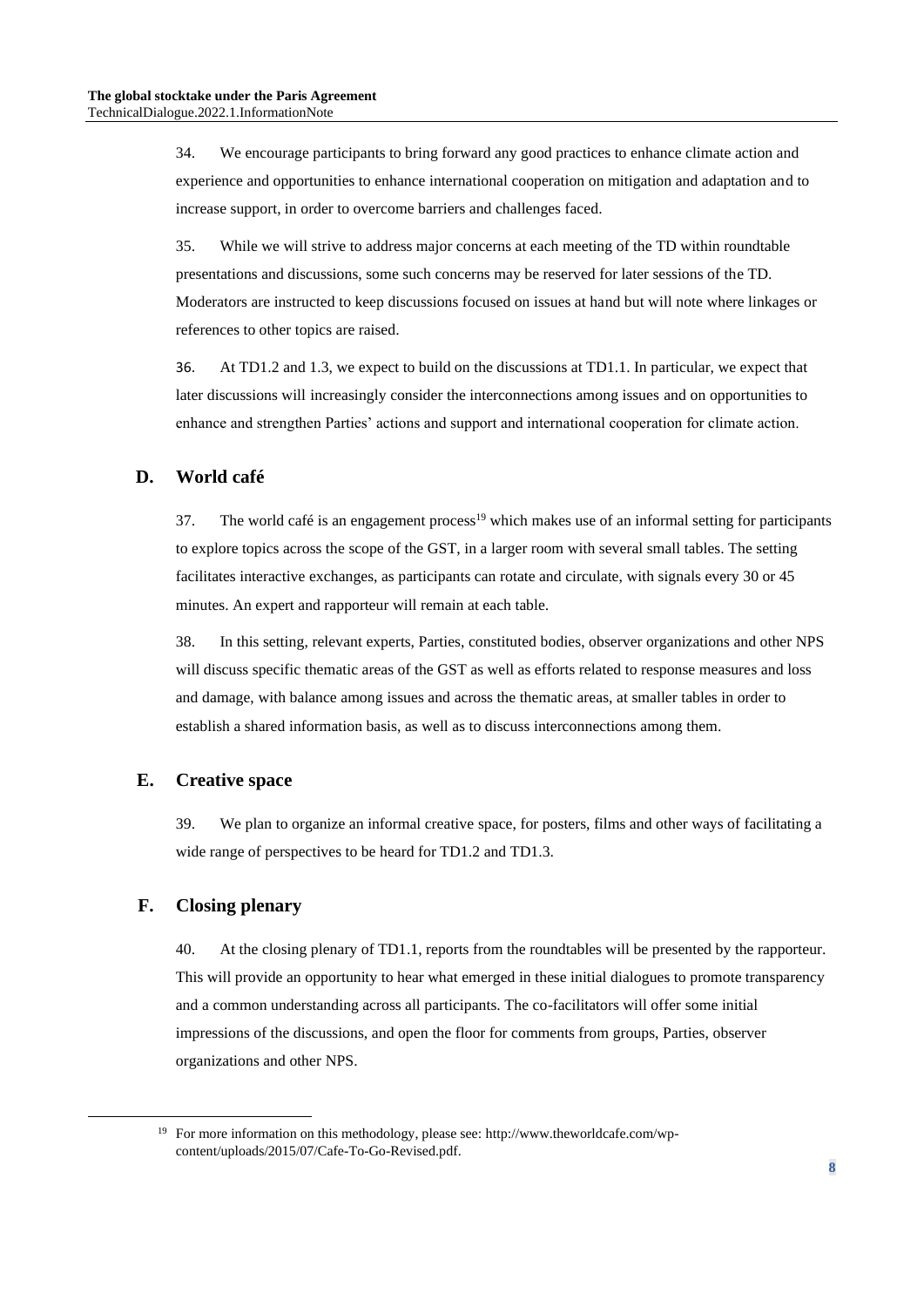### **G. Participation**

41. Participation at the meetings of the TD is open-ended. Multiple formats mean that there will be plenary meetings in larger rooms; round-table meetings in smaller rooms; and a world café session in a larger setting but with many discussions at smaller tables. We encourage balanced participation across the multiple formats to facilitate the greatest amount of interactive exchange between participants. We aim to facilitate continuity and flexibility in participation across the three meetings of TD1.

42. We expect significant expertise to be brought to each of the roundtables and the world café by Parties and NPS. Consequently, bearing in mind logistical limitations, we expect space for up to 60 technical experts from Party delegations across three roundtables. With the assistance of the Secretariat, we will invite up to 45 non-Party participants across three roundtables from the nine NGO Constituencies and other NPS.

43. Each of the roundtables will have about 40 seats for participants and experts. The roundtables will be open, and to facilitate more participation in round-table discussions, further seats be available in the room for additional Parties and observer organizations to listen to the discussions. Time-allowing, the floor will be opened for these additional Parties and observer organizations to make contributions as appropriate. Participants registered for the sessions of the subsidiary bodies will be able watch the plenary meetings and the roundtable discussions via live streaming.<sup>20</sup>

44. The time for dialogue during sessions of the Subsidiary Bodies will be limited. We will look ahead collectively to TD1.2 (and TD1.3) and encourage engagement of participants of the roundtables between sessions. Furthermore, there will be further opportunity for everyone to provide updates of inputs three months before TD1.2 (7 August 2022), and once more before TD1.3 (5 March 2023).

## **V. Reflections on the inputs for the first meeting of the technical dialogue and issues for the roundtables**

45. Each roundtable will begin their discussions based on inputs from Parties, NPS and experts received, in response to the SB Chairs' call for inputs in September 2021, noting the guiding questions for the Technical Assessment. Across their considerations, the roundtable discussions will capture and highlight the best available science and perspectives on equity and ambition.

46. In this section, we highlight topics related to each roundtable topic that have been identified within the inputs received. The list of topics is not exhaustive nor prescriptive. Round-table participants are encouraged to add to the discussion other topics and perspectives. Additionally, some of the topics identified below within one roundtable may also be discussed in others where appropriate. Finally, given

<sup>&</sup>lt;sup>20</sup> Information on registration and on health, safety and security measures for the session are available at https://unfccc.int/SB56#participation.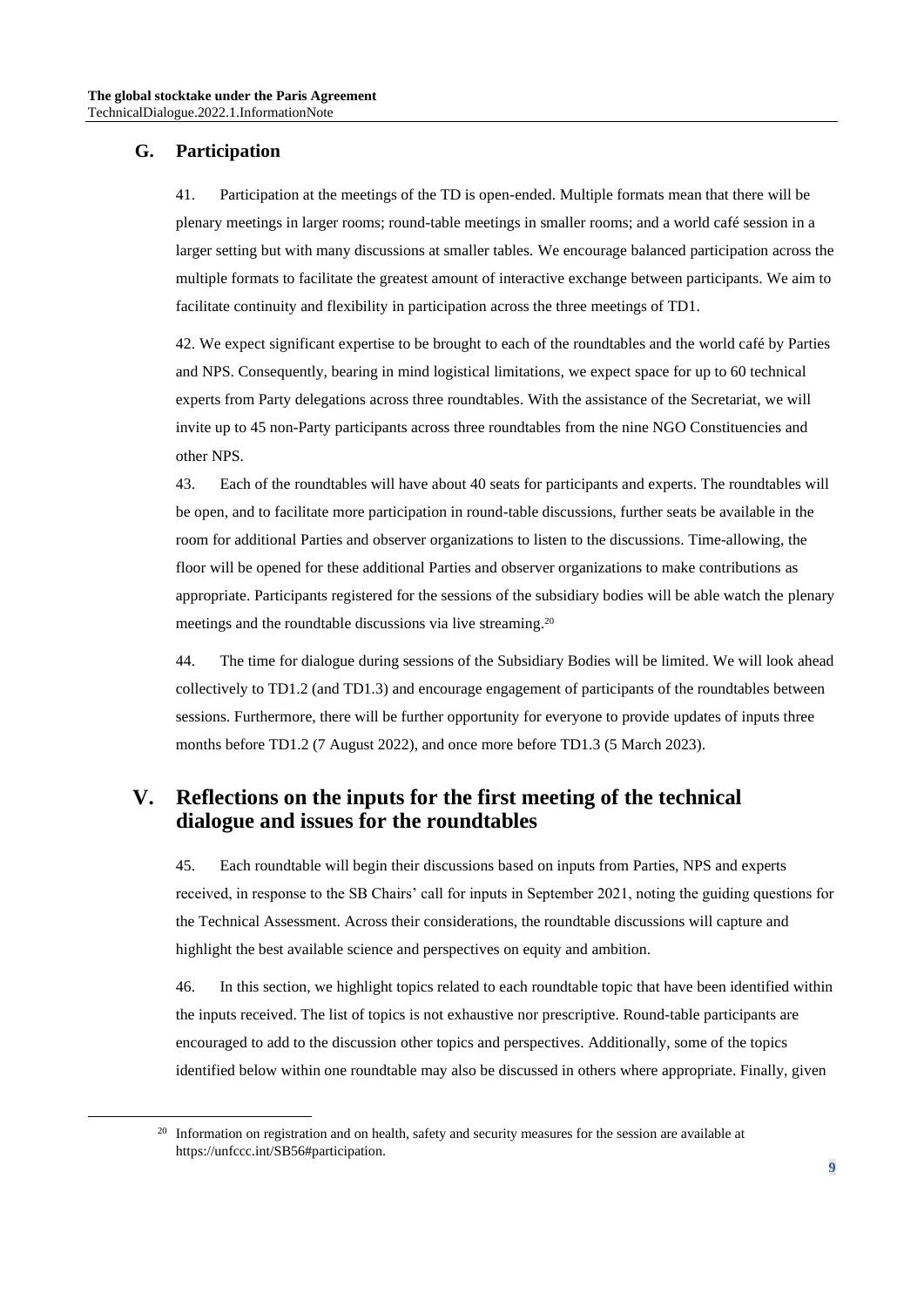time constraints, some issues may be considered in greater detail at later meetings of the Technical Dialogue.

### **A. Roundtable 1**

47. This roundtable will take stock of implementation of the Paris Agreement to assess collective progress towards the long-term temperature goal in Article 2.1 (a) and consider how collective progress with respect to goal in Article 4.1 contributes to achievement of the temperature goal, as well as collective progress in increasing the ability to adapt to the adverse impacts of climate change and foster climate resilience and low greenhouse gas emissions development, in a manner that does not threaten food production (Article 2.1 b).

48. In this context, the roundtable on mitigation will focus its discussions at TD1, in part, on pathways consistent with these goals and the related systemic changes needed for just transitions towards net zero emissions. Discussions at this roundtable will take into account, as appropriate, efforts related to its work that address the social and economic consequences and impacts of response measures.

49. The list of topics identified in Box 1 below related to this roundtable have been raised in inputs received to date. These topics, and others, may be considered during this roundtable at TD1.1 and in more detail at later TD sessions.

#### **Box 1**

Emission and implementation gaps; just transitions to net zero emissions across systems (e.g. energy, land, urban, industry, transport, agriculture, and other systems); opportunities, enabling conditions and good practices for near-term mitigation action; ways to remove barriers to effective implementation and ambition; conserving and enhancing removals by sinks; costs of mitigation pathways, and benefits from limiting warming; fairness and ambition in NDCs; phasing out/down of coal, oil and gas; response measures and methodologies to assess social and economic implications of emissions reduction pathways; carbon dioxide removal and negative emissions technologies; historical emissions trends; global peaking and pathways in different national circumstances; market and non-market mechanisms; demand-side measures and behavioral change; decoupling emissions from economic growth; sustainable, climate resilient, and low emissions development pathways; global economic context and enabling conditions; removal of fossil fuel subsidies; stranded assets; mitigation of methane and nitrous oxide; and international cooperation on bunker fuels at ICAO and IMO.

## **B. Roundtable 2**

50. This roundtable will take stock of implementation of the Paris Agreement to assess collective progress towards the global goal for adaptation of enhancing adaptive capacity, strengthening resilience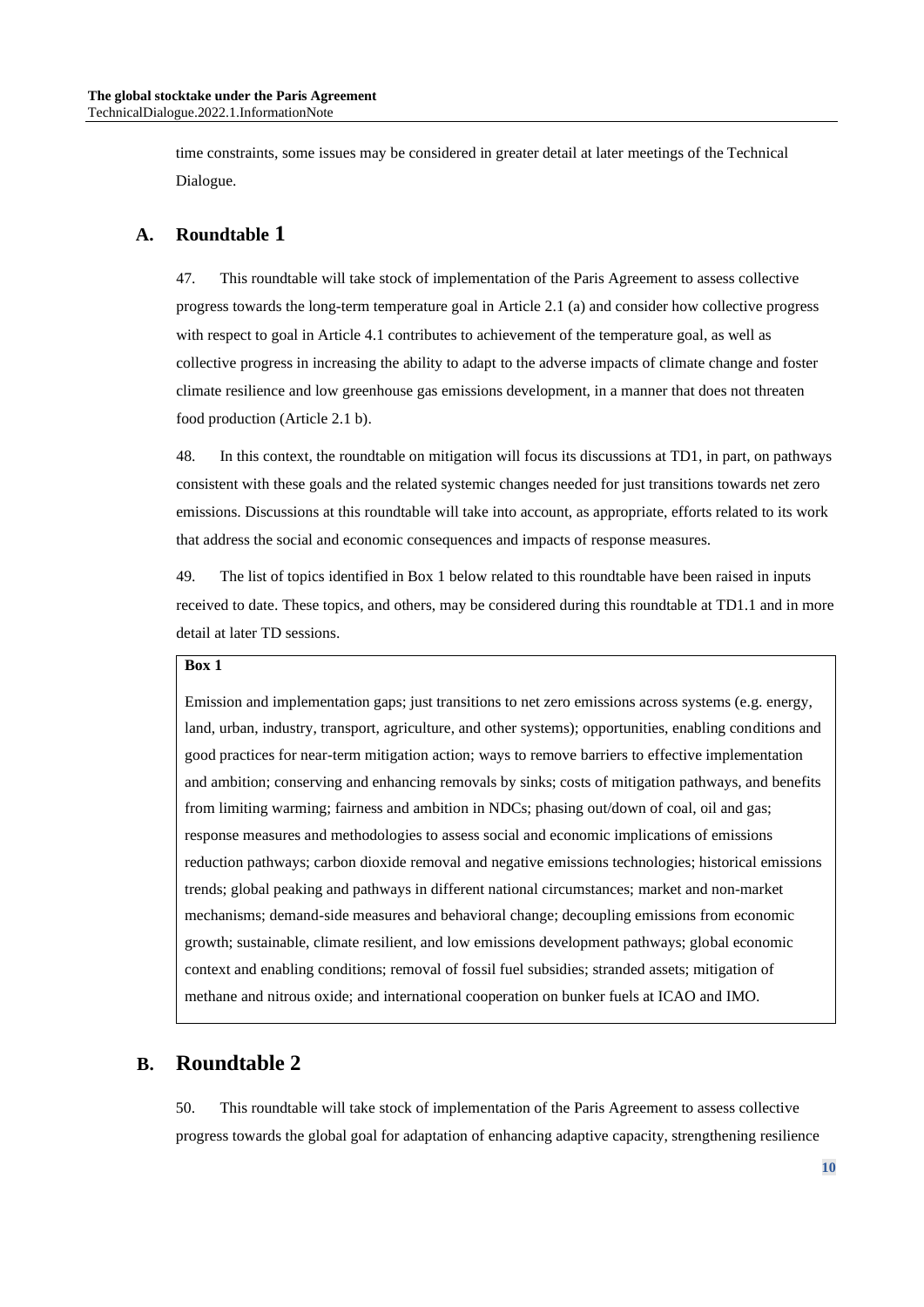and reducing vulnerability to climate change, with a view to contributing to sustainable development and ensuring an adequate adaptation response in the context of the temperature goal referred to in Article 2.1(a) (Article 7.1) and in increasing the ability to adapt to the adverse impacts of climate change and foster climate resilience and low greenhouse gas emissions development, in a manner that does not threaten food production (Article 2.1 (b)).

51. In this context, the roundtable on adaptation will focus its discussions at TD1, in part, on the growing impacts of climate change and actions and support to adapt and build climate resilience. Discussions at this roundtable will take into account, as appropriate, efforts related to its work that avert, minimize, and address loss and damage associated with the adverse effects of climate change.

52. The list of topics identified in Box 2 have been raised in inputs received to date. These topics, and others, may be considered during this roundtable at TD1.1 and in more detail at later TD sessions.

#### **Box 2**

Contributions towards enhancing adaptive capacity, strengthening resilience and reducing vulnerability to climate change; recognition of efforts of developing countries; global state of adaptation action and support; gaps in adaptation planning and implementation; opportunities, enabling conditions and good practices for near-term adaptation action; relationship between global temperature pathways and global and local adaptation needs; challenges and good practices from NAPs and other adaptation efforts; adequacy and effectiveness of adaptation and support for adaptation; fairness and ambition in relation to adaptation action and support; limits to adaptation approaches, managing residual risks, and efforts to avert, minimize and address loss and damage; sustainable, climate resilient, and low emissions development pathways; how to understand collective progress at global scale (while recognizing the role of adaptation other spatial scales); and investments and finance for adaptation and L&D.

## **C. Roundtable 3**

53. This roundtable will take stock of implementation of the Paris Agreement to assess collective progress towards making finance flows consistent with a pathway towards low greenhouse gas emissions and climate-resilient development (Article 2.1 c), as well as how support for developing countries across finance, technology and capacity building (Articles 9, 10, and 11) has enabled collective progress towards the long-term temperature goal (Article 2.1 a) and increased the ability to adapt to the adverse impacts of climate change and foster climate resilience and low greenhouse gas emissions development, in a manner that does not threaten food production (Article 2.1 b).

54. In this context, the roundtable on means of implementation and support, including finance, technology, and capacity-building, might focus its discussions on existing areas of support, emerging needs, and further efforts to align and scale up support to meet Paris Agreement goals. Discussions at this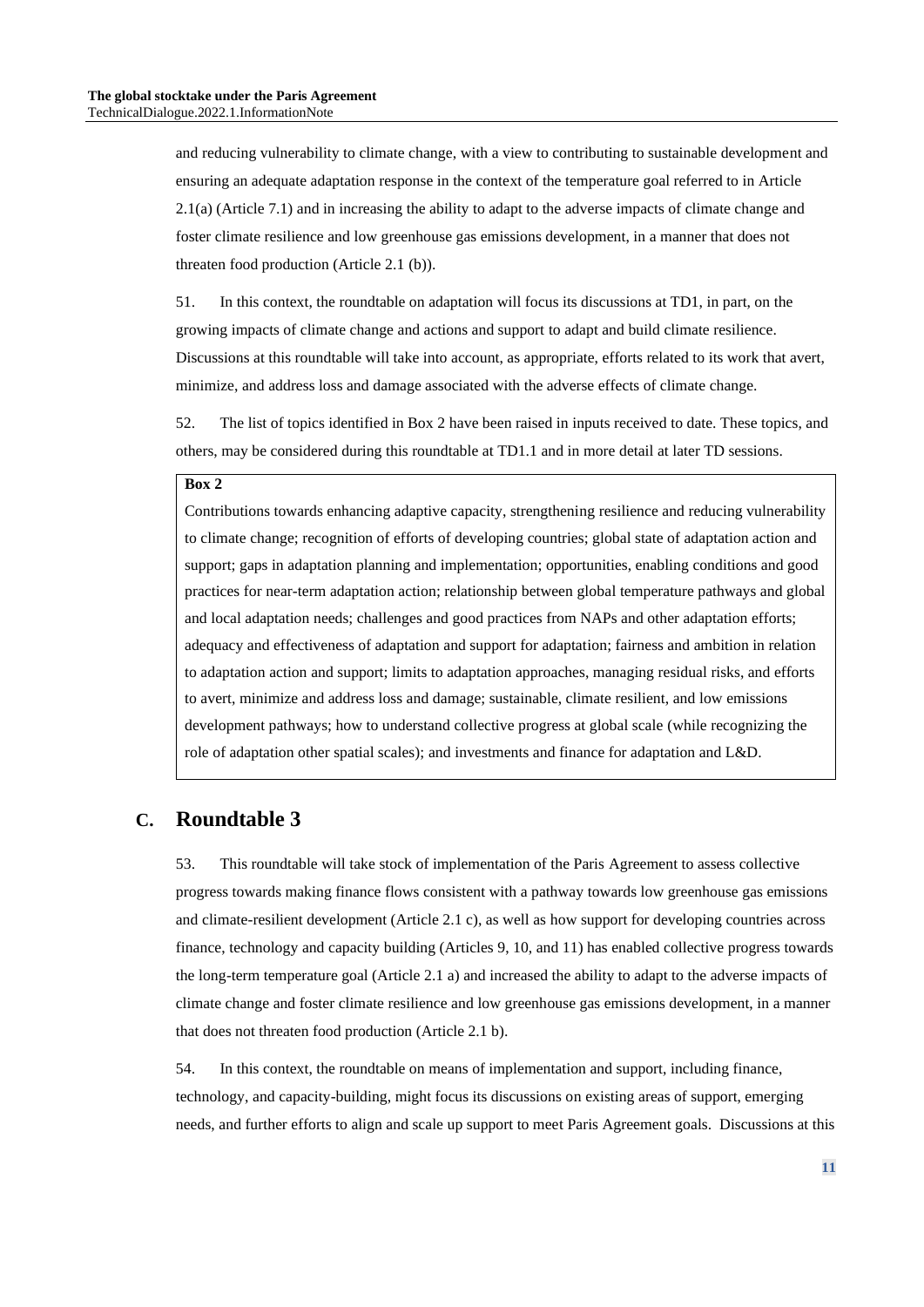roundtable will take into account the progress towards the goal of developed countries of mobilizing jointly USD 100 billion annually by 2020 and continuing through 2025 to address the needs of developing countries, from a wide variety of sources, and in the context of meaningful mitigation actions and transparency on implementation (paragraph 53 of decision 1/CP.21 and Article 9).

55. The list of topics identified in. Box 3 have been raised in inputs received to date. These topics, and others, may be considered during this roundtable at TD1.1 and in more detail at later TD sessions.

#### **Box 3**

State of efforts on finance, technology and capacity-building; needs related to system transformations and shifting development pathways; opportunities, enabling conditions and good practices for nearterm scaling up of support; global economic context and enabling conditions; shifting incentives and aligning financial flows toward supporting Paris Agreement goals; the aligning of financial flows, including the need for support, towards just transitions; the significant role of public funds and the balance of funding for mitigation and adaptation; international cooperation on innovation; overall progress on (national) systems of innovation; institutional and systemic capacity; and the adequacy and effectiveness of support towards increasing the ability for climate resilient and low emissions development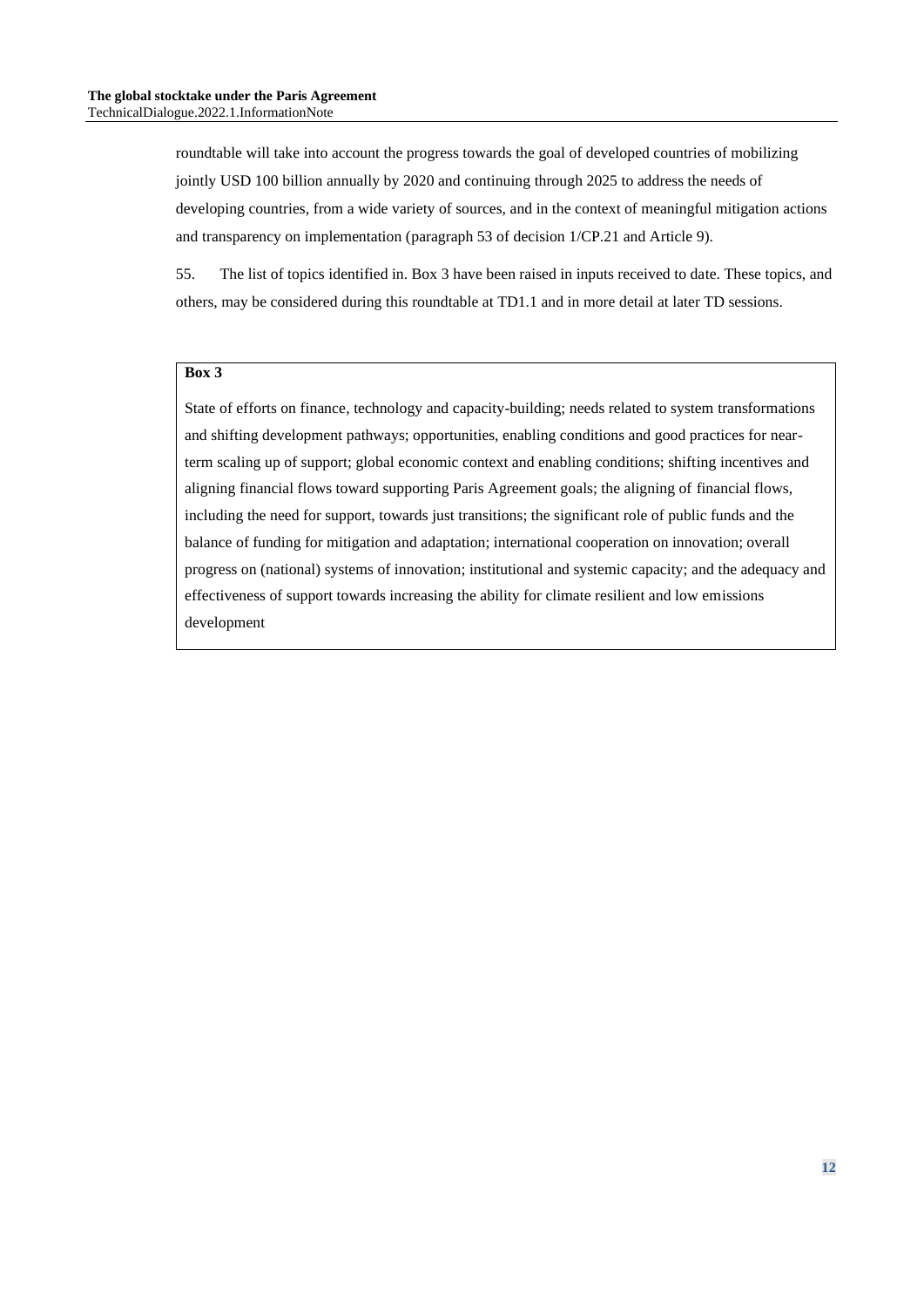# **Appendix I**

*Guiding questions by the SB Chairs for the Technical Assessment component of the first Global Stocktake*

## *Revised questions, 18 February 2022*

The following guiding questions and their responses should be considered in the light of equity and the best available science, including the latest reports of the Intergovernmental Panel on Climate Change:

### **Mitigation guiding questions**

- 1. What is the collective progress in terms of the current implementation of, and ambition in, mitigation actions towards achieving the goals defined in Articles 2.1(a)<sup>21</sup> and 4.1<sup>22</sup> of the Paris Agreement?
- 2. Taking into account nationally determined contributions, long-term low GHG emission development strategies and relevant commitments and initiatives, what are the projected global GHG emissions, and the emission reductions still needed, in 2030 and 2050 in order to achieve the goals defined in Articles 2.1(a) and 4.1 of the Paris Agreement?
- 3. What efforts are being undertaken to plan, implement and accelerate mitigation action towards achieving the goals defined in Articles 2.1(a) and 4.1 of the Paris Agreement?
- 4. How adequate and effective are the current mitigation efforts and support provided for mitigation action towards achieving Articles 2.1(a) and 4.1 of the Paris Agreement?
- 5. In order achieve the goals defined in Articles 2.1(a) and 4.1 of the Paris Agreement:
	- a) What further action is required?
	- b) What are the barriers and challenges, and how can they be addressed at national, regional and international levels?
	- c) What are the opportunities, good practices, lessons learned and success stories?

<sup>&</sup>lt;sup>21</sup> Article 2.1(a) of the Paris Agreement: "Holding the increase in the global average temperature to well below 2°C above pre-industrial levels and pursuing efforts to limit the temperature increase to 1.5°C above pre-industrial levels, recognizing that this would significantly reduce the risks and impacts of climate change".

<sup>&</sup>lt;sup>22</sup> Article 4.1 of the Paris Agreement: "In order to achieve the long-term temperature goal set out in Article 2, Parties aim to reach global peaking of greenhouse gas emissions as soon as possible, recognizing that peaking will take longer for developing country Parties, and to undertake rapid reductions thereafter in accordance with best available science, so as to achieve a balance between anthropogenic emissions by sources and removals by sinks of greenhouse gases in the second half of this century, on the basis of equity, and in the context of sustainable development and efforts to eradicate poverty."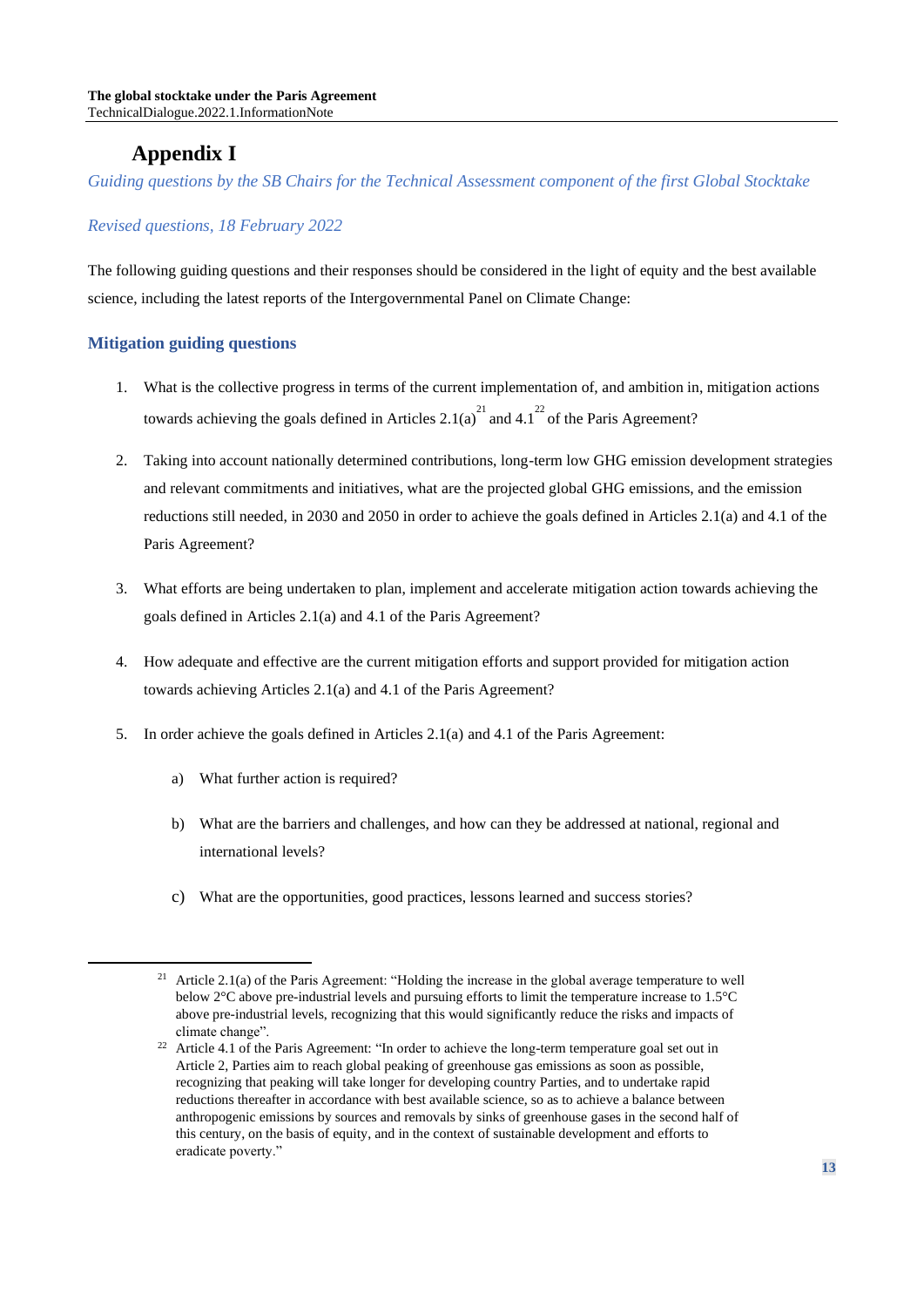#### **Adaptation guiding questions**

- 6. What is the collective progress in terms of the current implementation of, and ambition in, adaptation actions towards achieving the goals defined in Articles 2.1(b)<sup>23</sup> and 7.1<sup>24</sup> of the Paris Agreement?
- 7. What efforts are being undertaken to plan, implement and accelerate adaptation action towards achieving the goals defined in Articles 2.1 (b) and 7.1 of the Paris Agreement and with a view to recognizing the adaptation efforts of developing country Parties, what efforts have been undertaken by these Parties towards achieving these goals?
- 8. How adequate and effective are the current adaptation efforts and the support provided for adaptation towards achieving the goals defined in Articles 2.1(b) and 7.1 of the Paris Agreement?<sup>25</sup>
- 9. How can the implementation of adaptation action towards achieving the goals defined in Articles 2.1(b) and 7.1 of the Paris Agreement be enhanced, taking into account the adaptation communication referred to in paragraph 10 of the Paris Agreement?<sup>26</sup>
- 10. In order to achieve the goals defined in Articles 2.1(b) and 7.1 of the Paris Agreement:
	- a) What further action is required?
	- b) What are the barriers and challenges, and how can they be overcome at national, regional and international levels?
	- c) What are the opportunities, good practices, lessons learned and success stories?

#### **Finance flows and means of implementation guiding questions**

11. What is the collective progress in terms of the current implementation of, and ambition in, making finance flows consistent with a pathway towards low greenhouse gas emissions and climate-resilient development towards to achieving the goal defined in Article 2.1 (c) of the Paris Agreement?<sup>27</sup>

<sup>&</sup>lt;sup>23</sup> Article 2.1(b) of the Paris Agreement: "Increasing the ability to adapt to the adverse impacts of climate change and foster climate resilience and low greenhouse gas emissions development, in a manner that does not threaten food production".

<sup>&</sup>lt;sup>24</sup> Article 7.1 of the Paris Agreement: "Parties hereby establish the global goal on adaptation of enhancing adaptive capacity, strengthening resilience and reducing vulnerability to climate change, with a view to contributing to sustainable development and ensuring an adequate adaptation response in the context of the temperature goal referred to in Article 2".

<sup>&</sup>lt;sup>25</sup> Article 7.14 (c) of the Paris Agreement.

<sup>&</sup>lt;sup>26</sup> Article 7.14 (b) of the Paris Agreement; Decision 11/CMA.1, paragraph 9.

<sup>&</sup>lt;sup>27</sup> Article 2.1(c) of the Paris Agreement: "Making finance flows consistent with a pathway towards low greenhouse gas emissions and climate-resilient development".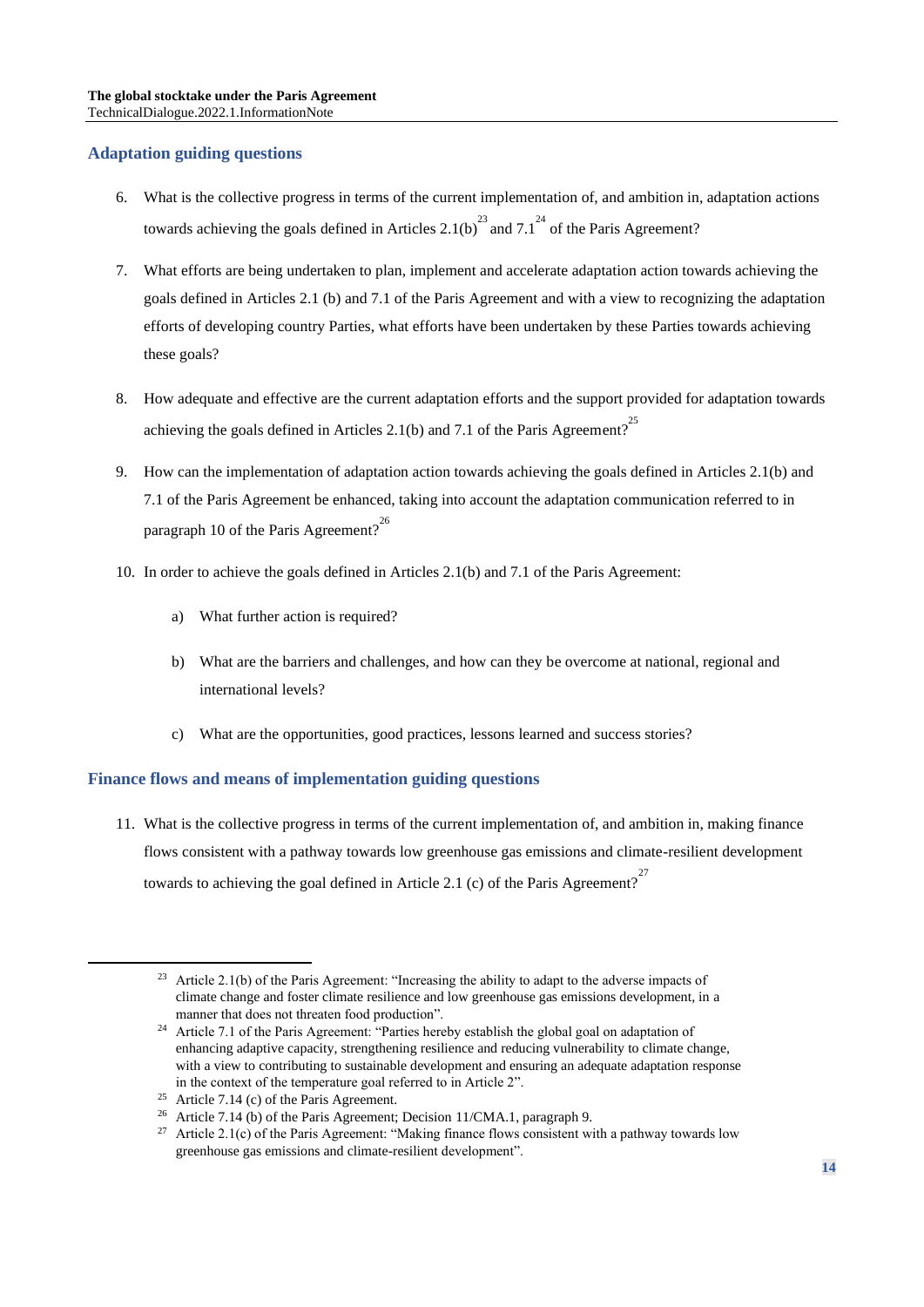- 12. What is the collective progress in terms of the implementation of, and ambition in, the provision and mobilization of scaled-up financial resources from a wide variety of sources, instruments and channels towards achieving the goals defined in Article 9 of the Paris Agreement, noting the significant role of public funds, and aiming to achieve a balance between finance for adaptation and mitigation?<sup>28</sup>
- 13. What is the collective progress in terms of the state of current implementation of, and ambition in, technology development and transfer towards achieving the vision defined in Article 10.1 of the Paris Agreement?<sup>29</sup> What is the state of cooperative action on technology development and transfer?
- 14. What is the collective progress in terms of the state of current implementation of, and ambition in, enhancing the capacity of developing country Parties to implement the Paris Agreement?<sup>30</sup> How effective has been the implementation of capacity-building efforts?
- 15. In order to achieve the goal defined in Article 2.1(c) of the Paris Agreement as well as scale up the provision and mobilization of means of implementation (including finance, technology development and transfer and capacity-building), including in the short term, both from public and private sources, at the national and international levels to achieve the Paris Agreement goals:
	- a) What further action is required?
	- b) What are the barriers and challenges and how can they be overcome at national, regional and international levels?
	- c) What are the opportunities, good practices, lessons learned and success stories?

## **Guiding questions related to efforts referred to in Decision 19/CMA.1, paragraph 6(b), that may be taken into account as appropriate, that:**

#### **Address the social and economic consequences and impacts of response measures:**

16. What is the collective progress in terms of the current implementation of, and ambition in, efforts made that address the social and economic consequences and impacts of response measures while implementing mitigation policies and actions towards the achievement of the Paris Agreement goals?<sup>31</sup>

<sup>30</sup> Article 11.3 of the Paris Agreement.

<sup>&</sup>lt;sup>28</sup> Article 9.3 and 9.4 of the Paris Agreement; Decision 19/CMA.1, paragraph 36(d).

<sup>&</sup>lt;sup>29</sup> Article 10.1 of the Paris Agreement: "Parties share a long-term vision on the importance of fully realizing technology development and transfer in order to improve resilience to climate change and to reduce greenhouse gas emissions."

<sup>&</sup>lt;sup>31</sup> Article 4.15 of the Paris Agreement and Decision 19/CMA.1, paragraph  $6(b)(i)$ .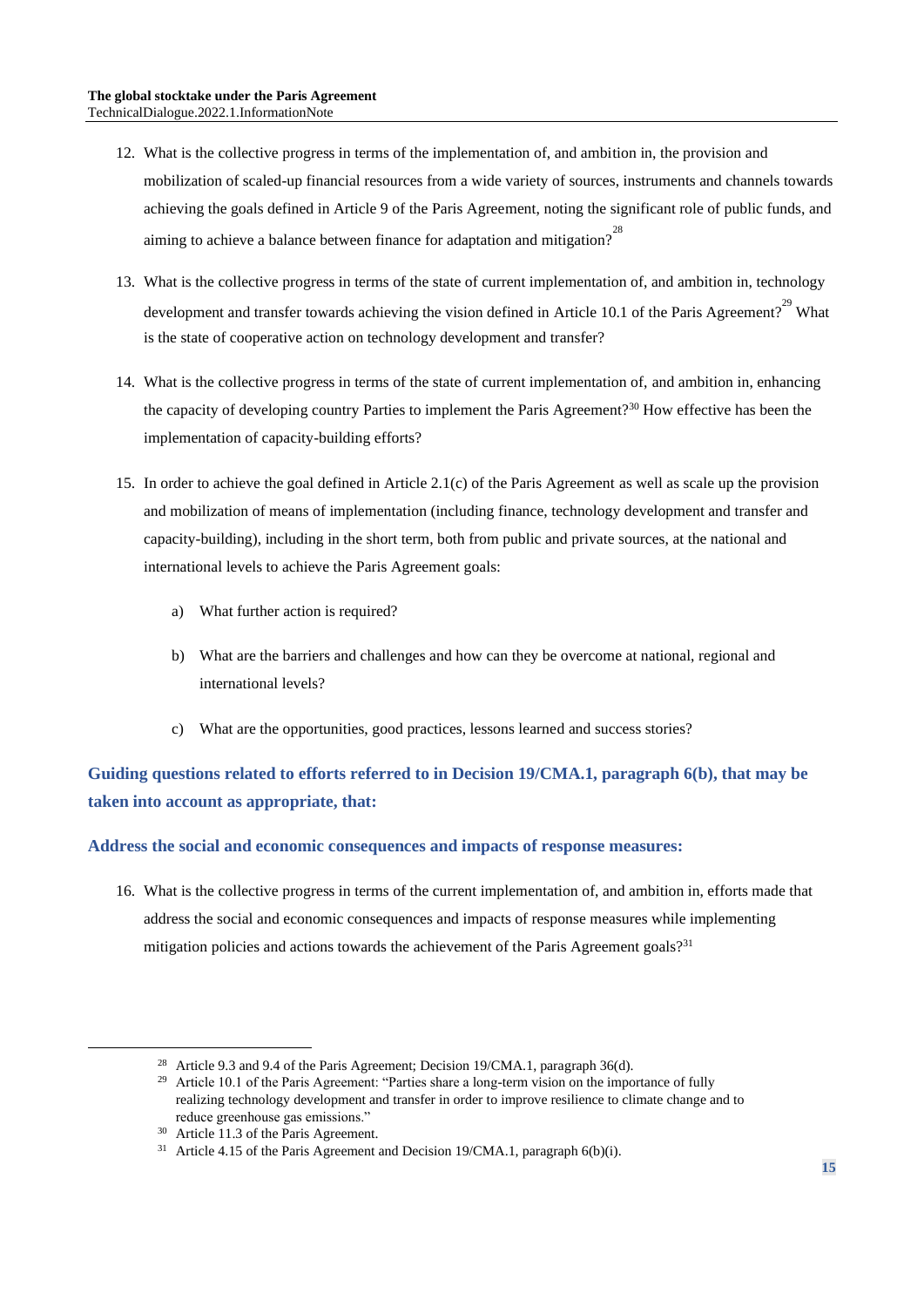#### **Avert, minimize and address loss and damage associated with the adverse effects of climate change:**

17. What is the collective progress in terms of the current implementation of, and ambition in, efforts made to enhance understanding, action and support towards averting, minimizing and addressing loss and damage associated with the adverse effects of climate change?<sup>32</sup> What further action is required to strengthen these efforts?<sup>33</sup>

#### **Cross-cutting guiding questions**

- 18. How are fairness considerations, including equity, being reflected in Parties' NDCs?<sup>34</sup>
- 19. How is climate action respecting, promoting and considering Parties' respective obligations on human rights, the right to health, the rights of indigenous peoples, local communities, migrants, children, persons with disabilities and people in vulnerable situations and the right to development, as well as gender equality, empowerment of women and intergenerational equity?<sup>35</sup>
- 20. How are Parties recognizing the importance of ensuring the integrity of all ecosystems, including oceans, and the protection of biodiversity,  $36$  in order to achieve the purpose and long-term goals of the Paris Agreement?
- 21. In what way are non-Party stakeholders (including subnational governments, indigenous peoples and local communities, youth, non-governmental organizations, international organizations, the private sector, financial institutions and multi-stakeholder initiatives) contributing to the progress made to achieve the purpose and long-term goals of the Paris Agreement?
- 22. In order to achieve the purpose and long-term goals of the Paris Agreement:
	- a) What integrated and holistic approaches are available?
	- b) How can science and innovation be accelerated, encouraged and enabled?
	- c) How can international cooperation for climate action be enhanced?

 $32$  Article 8 of the Paris Agreement and Decision 19/CMA.1, paragraph 6(b)(ii).

<sup>33</sup> Decision 19/CMA.1, paragraph 36(e).

<sup>34</sup> Decision 19/CMA.1, paragraph 36(h).

<sup>&</sup>lt;sup>35</sup> Preamble of the Paris Agreement.

<sup>&</sup>lt;sup>36</sup> Preamble of the Paris Agreement.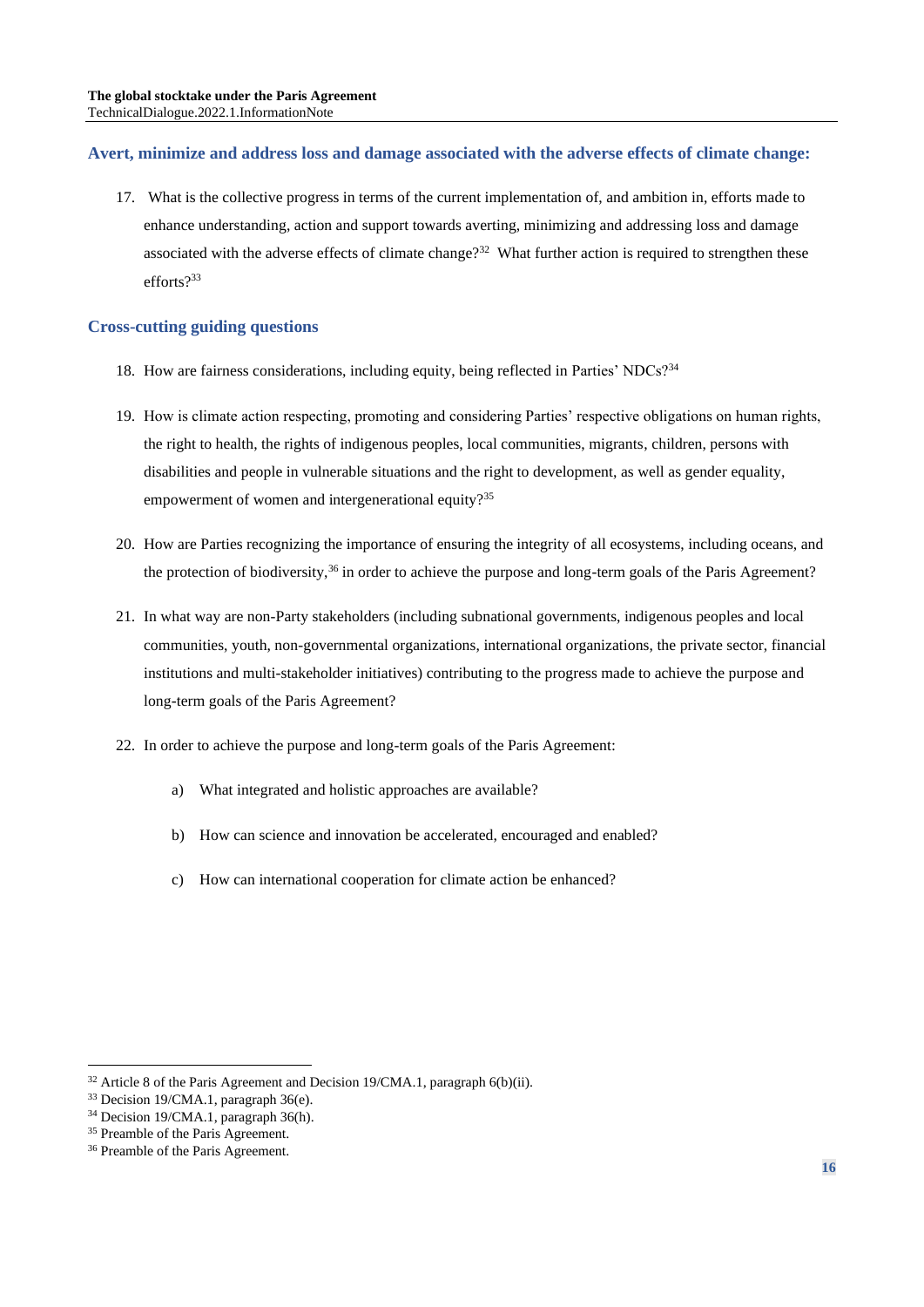# **Appendix II**

*The Global Stocktake Information Portal*

- 1. All sources of input to the technical assessment of the GST are available on-line. The submissions can be found on the GST Information Portal at [<https://unfccc.int/topics/global-stocktake/information-portal>](https://eur01.safelinks.protection.outlook.com/?url=https%3A%2F%2Funfccc.int%2Ftopics%2Fglobal-stocktake%2Finformation-portal&data=05%7C01%7CFVladu%40unfccc.int%7Cf2f4b7f014e546a50be808da23839621%7C2a6c12ad406a4f33b686f78ff5822208%7C0%7C0%7C637861345300803290%7CUnknown%7CTWFpbGZsb3d8eyJWIjoiMC4wLjAwMDAiLCJQIjoiV2luMzIiLCJBTiI6Ik1haWwiLCJXVCI6Mn0%3D%7C3000%7C%7C%7C&sdata=PttVh21h9n6oc690tPbvFn4yMUx7MQP0gcent6sWdLs%3D&reserved=0).
- 2. Specific submissions to the GST are also available in the submission portal at

[<https://www4.unfccc.int/sites/submissionsstaging/Pages/Home.aspx>](https://eur01.safelinks.protection.outlook.com/?url=https%3A%2F%2Fwww4.unfccc.int%2Fsites%2Fsubmissionsstaging%2FPages%2FHome.aspx&data=05%7C01%7CFVladu%40unfccc.int%7Cf2f4b7f014e546a50be808da23839621%7C2a6c12ad406a4f33b686f78ff5822208%7C0%7C0%7C637861345300803290%7CUnknown%7CTWFpbGZsb3d8eyJWIjoiMC4wLjAwMDAiLCJQIjoiV2luMzIiLCJBTiI6Ik1haWwiLCJXVCI6Mn0%3D%7C3000%7C%7C%7C&sdata=w9%2FjnS7Ixz2Sn%2FpzPquJOKUnlyjPUzRetpIuayZ1Yls%3D&reserved=0) (click on Type (upper left hand menu) and select "Global Stocktake").

|                               | <b>SUBMISSION PORTAL</b>                                                                                                                                                                                                                                                                                                                                                                                                                                                                                                                                                                                      |                                                                                                        |                 |                                                 |                       |
|-------------------------------|---------------------------------------------------------------------------------------------------------------------------------------------------------------------------------------------------------------------------------------------------------------------------------------------------------------------------------------------------------------------------------------------------------------------------------------------------------------------------------------------------------------------------------------------------------------------------------------------------------------|--------------------------------------------------------------------------------------------------------|-----------------|-------------------------------------------------|-----------------------|
| TYPE $\tau$ $\star$<br>BODY - | SESSIONS -<br>YEAR $\tau$ $\sim$                                                                                                                                                                                                                                                                                                                                                                                                                                                                                                                                                                              | SUBMITTER -<br>LANGUAGE -                                                                              | THEMATIC AREA - |                                                 |                       |
| <b>SEARCH:</b>                |                                                                                                                                                                                                                                                                                                                                                                                                                                                                                                                                                                                                               |                                                                                                        |                 |                                                 | O                     |
|                               | <b>SELECTED TAGS:</b>                                                                                                                                                                                                                                                                                                                                                                                                                                                                                                                                                                                         | Open $\times$   2022 $\times$   2021 $\times$<br>$GST \times$                                          |                 |                                                 | <b>CLEAR TAGS</b>     |
| Issue:                        | The first global stocktake                                                                                                                                                                                                                                                                                                                                                                                                                                                                                                                                                                                    | CALLS FOR SUBMISSIONS, ELECTIONS AND STATEMENTS FOR CONSIDERATION AT UPCOMING SESSIONS (1)             |                 | Deadline:                                       | 28/02/2022            |
| Title:<br>Mandate:            | Call for inputs from Parties and observer States, UN Agencies and other international<br>organizations and non-Party Stakeholders and observer Organizations, to the first global<br>stocktake<br>Decision 19/CMA.1, paragraph 19: requested the Chairs of the Subsidiary Body for<br>Scientific and Technological Advice and the Subsidiary Body for Implementation to issue<br>a call for the inputs referred to in paragraphs 36 and 37 of the same decision, taking into<br>account that such inputs should be submitted at least three months before their<br>consideration in the technical assessment: |                                                                                                        |                 | <b>Session Name:</b><br><b>START SUBMISSION</b> | SB 56                 |
| Parties                       |                                                                                                                                                                                                                                                                                                                                                                                                                                                                                                                                                                                                               |                                                                                                        |                 | Submission date                                 | <b>Thematic Areas</b> |
| Australia                     |                                                                                                                                                                                                                                                                                                                                                                                                                                                                                                                                                                                                               | Australia s Submission to the<br><b>UNFCCC - GST First Technical</b><br>Dialogue - Final 31 March 2022 | English         | 01/04/2022                                      |                       |
| European Union                |                                                                                                                                                                                                                                                                                                                                                                                                                                                                                                                                                                                                               | FR-2022-03-28 Soumission UE                                                                            | English         | 28/03/2022                                      |                       |
| Norway                        |                                                                                                                                                                                                                                                                                                                                                                                                                                                                                                                                                                                                               | <b>Bilan Mondial</b><br>Submission_input from Norway to<br>GST_24.03.22                                | English         | 24/03/2022                                      |                       |
| Indonesia                     |                                                                                                                                                                                                                                                                                                                                                                                                                                                                                                                                                                                                               | Indonesia Submission on First<br>GST 2022_FINAL                                                        | English         | 21/03/2022                                      |                       |
| Switzerland on behalf of the  |                                                                                                                                                                                                                                                                                                                                                                                                                                                                                                                                                                                                               | <b>BIG</b> Submission of inputs to the                                                                 | English         |                                                 |                       |

3. To find the GST documents, type "Global Stocktake" in the search field and go to the second call for submissions as shown below. There, you can access the files by Parties, UN agencies, IGOs and NGOs.

| Issue:   | The first global stocktake                                                                                                                                                                                                                                                                                                                                                                                  | Deadline:               | 01/03/2022 |
|----------|-------------------------------------------------------------------------------------------------------------------------------------------------------------------------------------------------------------------------------------------------------------------------------------------------------------------------------------------------------------------------------------------------------------|-------------------------|------------|
| Title:   | Call for inputs from Parties and observer States, UN Agencies and other international<br>organizations and non-Party Stakeholders and observer Organizations, to the first global<br>stocktake                                                                                                                                                                                                              | Session Name:           | SB 56      |
| Mandate: | Decision 19/CMA.1, paragraph 19: requested the Chairs of the Subsidiary Body for<br>Scientific and Technological Advice and the Subsidiary Body for Implementation to issue a<br>call for the inputs referred to in paragraphs 36 and 37 of the same decision, taking into<br>account that such inputs should be submitted at least three months before their<br>consideration in the technical assessment; | <b>START SUBMISSION</b> |            |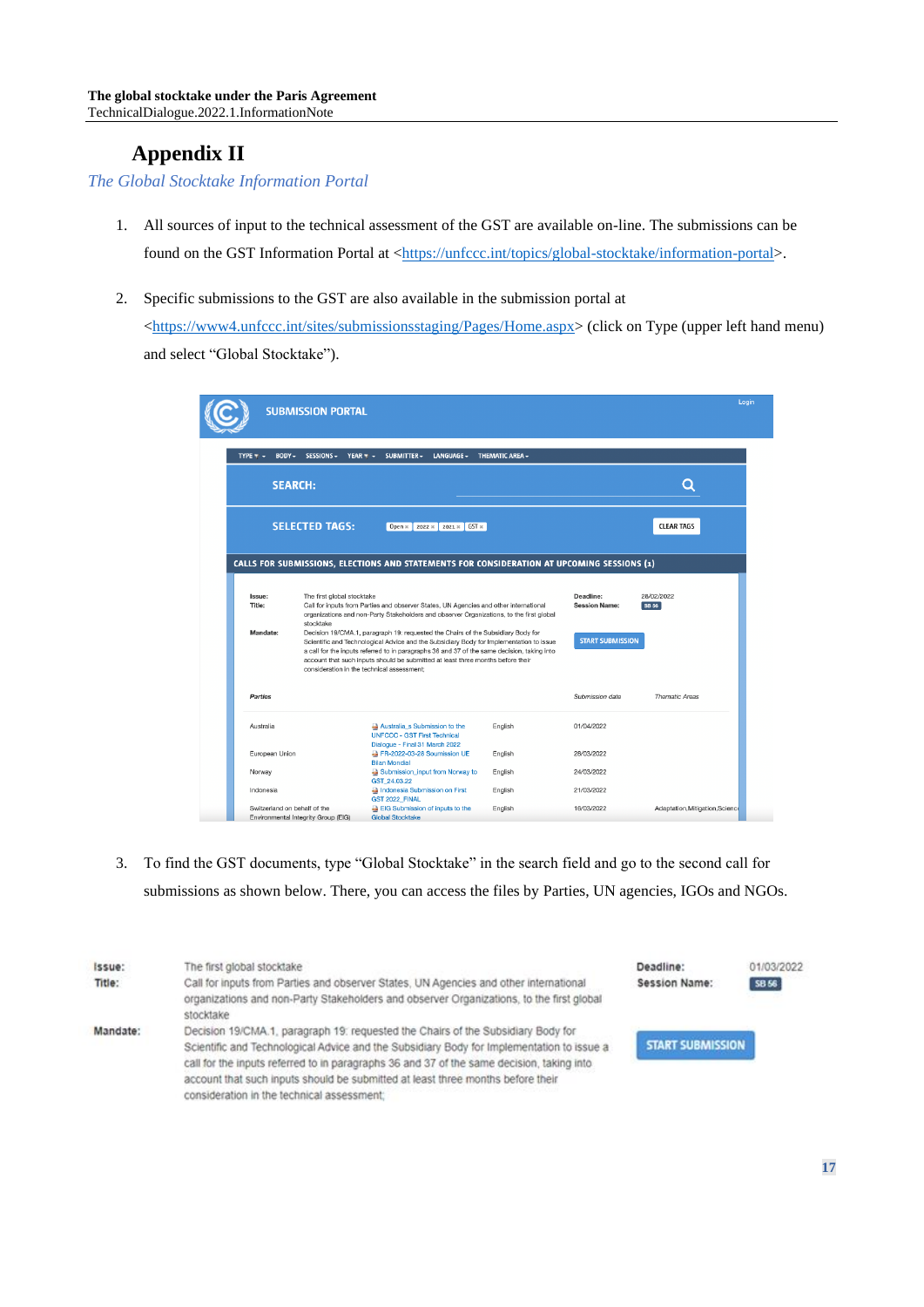- 4. The synthesis reports (SYR) prepared by the secretariat under the guidance of the Co-facilitators of the Technical Dialogue are available on the GST Information Portal. Direct links to these reports are as follows:
	- a) SYR on the state of greenhouse gas emissions by sources and removals by sinks and mitigation efforts undertaken by Parties, including the information referred to in Article 13, paragraph 7(a), and Article 4, paragraphs 7, 15 and 19, of the Paris Agreement at  $\langle \frac{\text{https://unfcc.in/documents/461466>}}{\text{?}};$
	- b) SYR on overall effect of Parties' nationally determined contributions and overall progress made by Parties towards the implementation of their nationally determined contributions, including the information referred to in Article 13, paragraph 7(b), of the Paris Agreement at [<https://unfccc.int/documents/461517>](https://eur01.safelinks.protection.outlook.com/?url=https%3A%2F%2Funfccc.int%2Fdocuments%2F461517&data=05%7C01%7CFVladu%40unfccc.int%7Cf2f4b7f014e546a50be808da23839621%7C2a6c12ad406a4f33b686f78ff5822208%7C0%7C0%7C637861345300803290%7CUnknown%7CTWFpbGZsb3d8eyJWIjoiMC4wLjAwMDAiLCJQIjoiV2luMzIiLCJBTiI6Ik1haWwiLCJXVCI6Mn0%3D%7C3000%7C%7C%7C&sdata=uxhZS%2FdlXCLDvdYkqD9VGf0K2C6OReBZAoqQaUHzSUE%3D&reserved=0);
	- c) The SYR on the state of adaptation efforts, support, experience and priorities, including the information referred to in Article 7, paragraphs 2, 10, 11 and 14, of the Paris Agreement, and the reports referred to in Article 13, paragraph 8, of the Paris Agreement at <https://unfccc.int/documents/470435>;
	- d) SYR on the finance flows, including the information referred to in Article 2, paragraph 1(c), and means of implementation and support and mobilization and provision of support, including the information referred to in Article 9, paragraphs 4 and 6, Article 10, paragraph 6, Article 11, paragraph 3, and Article 13, in particular paragraphs 9 and 10, of the Paris Agreement. This should include information from the latest biennial assessment and overview of climate finance flows of the Standing Committee on Finance at [<https://unfccc.int/documents/461992>](https://eur01.safelinks.protection.outlook.com/?url=https%3A%2F%2Funfccc.int%2Fdocuments%2F461992&data=05%7C01%7CFVladu%40unfccc.int%7Cf2f4b7f014e546a50be808da23839621%7C2a6c12ad406a4f33b686f78ff5822208%7C0%7C0%7C637861345300803290%7CUnknown%7CTWFpbGZsb3d8eyJWIjoiMC4wLjAwMDAiLCJQIjoiV2luMzIiLCJBTiI6Ik1haWwiLCJXVCI6Mn0%3D%7C3000%7C%7C%7C&sdata=4CDhmwD0TXtylGtIoCp0vcZ27JsVqviZYpLJiYlpQLM%3D&reserved=0).
- 5. The reports by the Constituted Bodies are also available in the GST Information Portal.
- 6. The secretariat also published a synthesis report on the initiatives and actions by individual non-Party stakeholders registered under the Global Climate Action Portal at: [https://unfccc.int/documents/460995](https://eur01.safelinks.protection.outlook.com/?url=https%3A%2F%2Funfccc.int%2Fdocuments%2F460995&data=05%7C01%7CFVladu%40unfccc.int%7Cf2f4b7f014e546a50be808da23839621%7C2a6c12ad406a4f33b686f78ff5822208%7C0%7C0%7C637861345300959516%7CUnknown%7CTWFpbGZsb3d8eyJWIjoiMC4wLjAwMDAiLCJQIjoiV2luMzIiLCJBTiI6Ik1haWwiLCJXVCI6Mn0%3D%7C3000%7C%7C%7C&sdata=CSRAjX3HJjzcBEpIHCX4a5bq%2BdHZ%2BsIjDVzL88oVFzQ%3D&reserved=0)
- 7. As mandated by decision 19/CMA.1 paragraph 36, the latest reports of the Intergovernmental Panel on Climate Change are one of the sources of input for the GST. These can be found through the following links:
	- Working Group I contribution to the Sixth Assessment Report: <https://www.ipcc.ch/report/sixth-assessment-report-working-group-i/>
	- Working Group II contribution to the Sixth Assessment Report: <https://www.ipcc.ch/report/sixth-assessment-report-working-group-ii/>
	- Working Group III contribution to the Sixth Assessment Report: <https://www.ipcc.ch/report/sixth-assessment-report-working-group-3/>